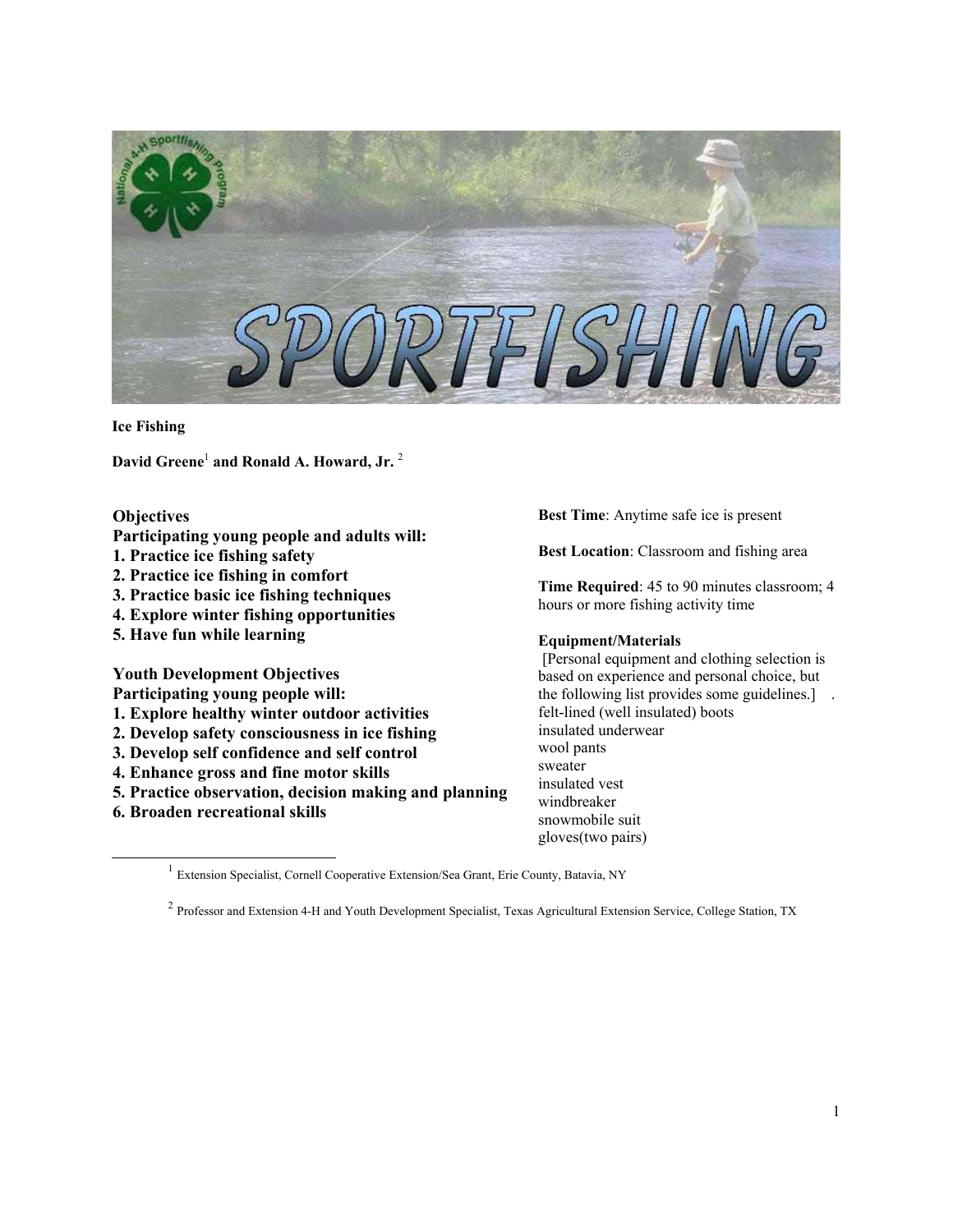**Roles for Teen and Junior Leaders 1. Demonstrate proper winter clothing 2. Assist in checking participants for proper clothing 3. Demonstrate proper uses of equipment 4. Assist young anglers as needed Potential Parental Involvement 1. See "Roles for Teen and Junior Leaders" above 2. Locate and secure appropriate fishing site 3. Arrange for or provide transportation 4. Arrange for or provide refreshments**  mittens spud auger skimmer

**5. Arrange for or provide necessary equipment** 

**Evaluation Suggestions** 

- **1. Observe clothing and equipment selections**
- **2. Observe safety practices and fishing technique**
- **3. Observe personal interactions among participants**
- **4. Observe enjoyment and fishing success**

**Teaching Outline**

## **Presentation**

- I. Why you are here, what you are trying to do.
	- A. Clothing and gear for safety and comfort
	- B. Ice fishing safety
	- C. Basic ice fishing equipment
	- D. Basic ice fishing techniques
- II. Special winter considerations/problems
	- A. Frostbite
		- 1. Description
			- a. Presence of ice crystals in flesh
			- b. High potential for tissue damage
			- c. Risk of losing affected tissue
		- 2. Symptoms
			- a. Loss of feeling, no longer feels cold
			- b. Waxy, yellowish/whitish appearance
			- c. Victim often unaware of problem
		- 3. First aid and treatment
			- a. Thawing frozen parts
				- 1) Warming against warm body parts
				- 2) Warm water (NOT HOT!)
				- 3) Warm air and shelter
				- 4) Protect from re-freezing
				- a) Damaged flesh freezes more easily
				- b) Impaired circulation

# personal floatation device (PFD) jigging rod tip-up or tilt assorted hooks, jigs, ice flies bait bucket minnow dipper sled or toboggan pack basket or pail plastic bags thermos stool or insulated cushion

#### **Application**

Briefly **DISCUSS** the objectives of the lesson series and the benefits of ice fishing as a winter activity. **NOTE** that the lesson will include basic fishing skills and fishery science as well as knowledge of using proper, safe, and comfortable winter clothing and gear.

**NOTE** that winter outdoor activities bring with them the potential for some problems. **STRESS** that prevention is easier than correcting the problem.

**DISCUSS** the appearance of frostbite. **STRESS** the presence of ice crystals and the potential of tissue damage.

**REVIEW** the symptoms, stressing that the person becoming frostbitten frequently does not realize the problem exists.

**DISCUSS** first aid for frostbite. **REVIEW** the need to thaw the affected parts and some types of heat donors. **EMPHASIZE** that frozen parts should **NOT** be rubbed!

**STRESS** the importance of preventing re-freezing. **NOTE** that the damaged flesh has impaired circulation and will freeze more easily than undamaged tissue.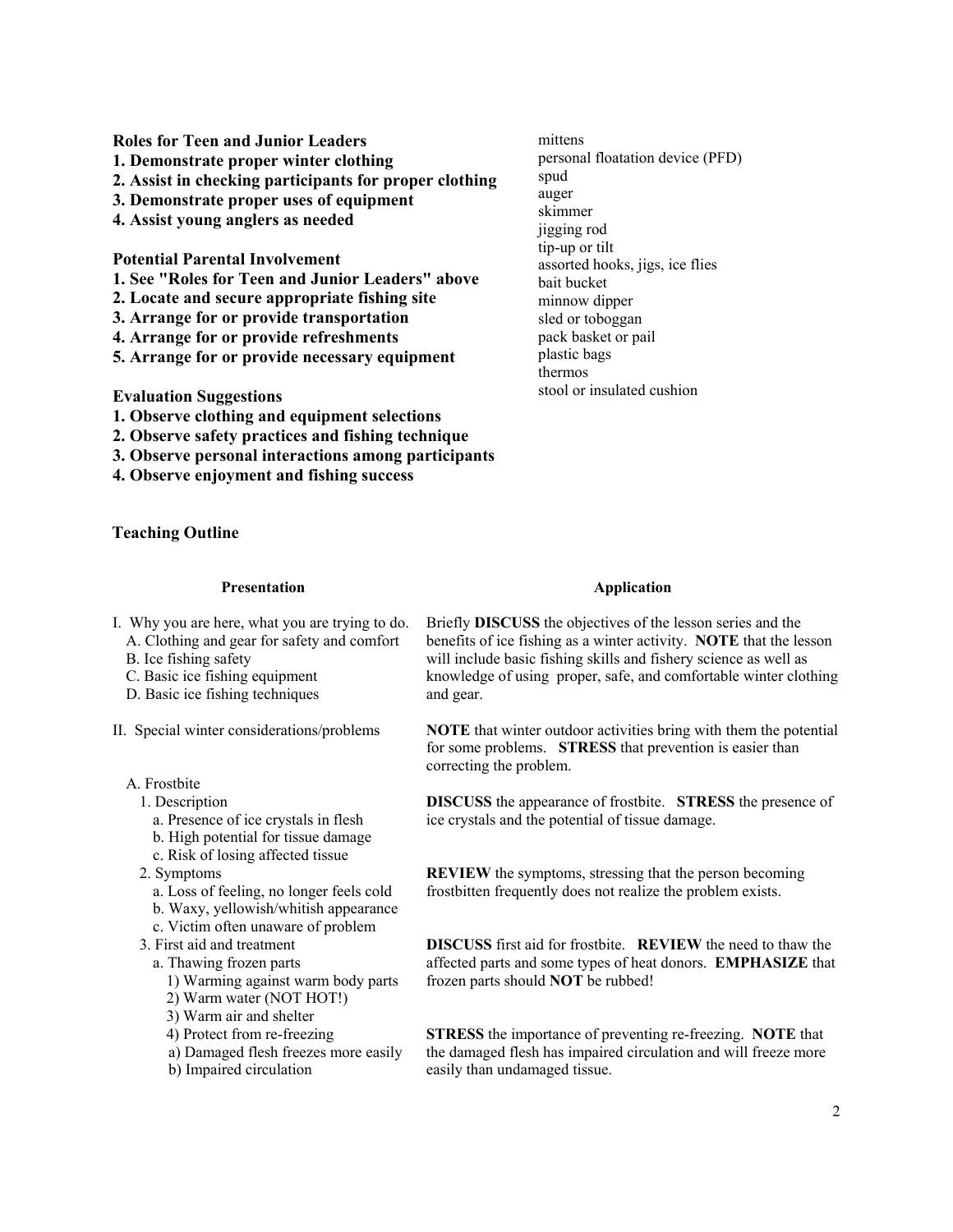c) Greater damage to tissue

- b. Proper medical attention imperative
	- 1) Potential for loss of affected part
	- 2) Permanent damage possible
	- 3) Burn-like problems (e.g. skin loss)
- 4) Potential for secondary infections
- 4. Contributing factors
	- a. Exposure to severe cold and wind
	- b. Wet skin under freezing conditions
	- c. Factors impairing circulation
		- 1) Smoking
		- 2) Restrictive clothing
	- d. Direct contact with heat sinks (e.g. metal objects)
- B. Hypothermia
	- 1. Description
		- a. Lowering of the core temperature
	- b. Potentially life threatening
- c. AExposure@ or Afreezing to death@
- d. Risk at even cool temperatures 2.

Symptoms

- a. Mild to moderate hypothermia
- 1) Shivering that cannot be stopped
	- 2) Slurred speech
	- 3) Stomach upset or malaise
	- 4) Feeling Atired $\omega$  or weak
	- 5) Poor coordination
- b. Deep hypothermia
	- 1) Lack of body response to cold
	- 2) Uncontrollable shivering stops
	- 3) Incoherence
- 4) Unconsciousness
- 3. Prevention
	- a. Proper clothing for weather conditions
		-
		- 1) Head gear 2) Wind barrier
		- 3) Insulation from cold
		- 4) Foot gear
		- 5) Staying dry
		- 6) Eating high energy foods
		- 7) Staying hydrated
		- 8) Avoiding alcohol
	-
- 4. First aid and medical treatment
	- a. Shelter and warming
		- 1) Reducing exposure to wind and cold
		- 2) Providing heat
		- a) Warm liquids
		- b) Warm coverings
		- c) Heat donors
	- b. Importance of medical follow up
		- 1) Fluctuating body temperature

**EMPHASIZE** the need for proper medical follow-up attention to prevent serious after effects of frostbite.

**REVIEW** factors that can contribute to frostbite. **NOTE** that reduced circulation because of smoking, restrictive clothing or other factors and exposure of bare skin to the elements can result in frostbite. **REINFORCE** prevention rather than treatment.

**DEFINE** hypothermia and **DESCRIBE** situations that could lead to this condition. **NOTE** that hypothermia can occur even at moderate temperatures and the life threatening situation is often not recognized by the victim.

**REVIEW** symptoms starting with feeling ill or weak to more severe symptoms like poor coordination, weakness, slurred speech. **NOTE** that the presence of uncontrolled shivering is a sign of serious hypothermia.

**WARN** participants that lack of response to cold (uncontrollable shivering stops, incoherent or wandering speech or unconsciousness indicates severe hypothermia that is life threatening. related to levels of heat loss.

**DISCUSS** prevention as the key to cold weather safety. **EMPHASIZE** the elements here as critical preventative measures.

**NOTE** that alcohol gives the feeling of warmth while dilating peripheral blood vessels, actually making the body more susceptible to hypothermia.

**DISCUSS** first aid for hypothermia. **STRESS** protecting the victim from further heat loss , externally or internally. **REVIEW** possible heat donor sources and **STRESS** the importance of proper medical attention.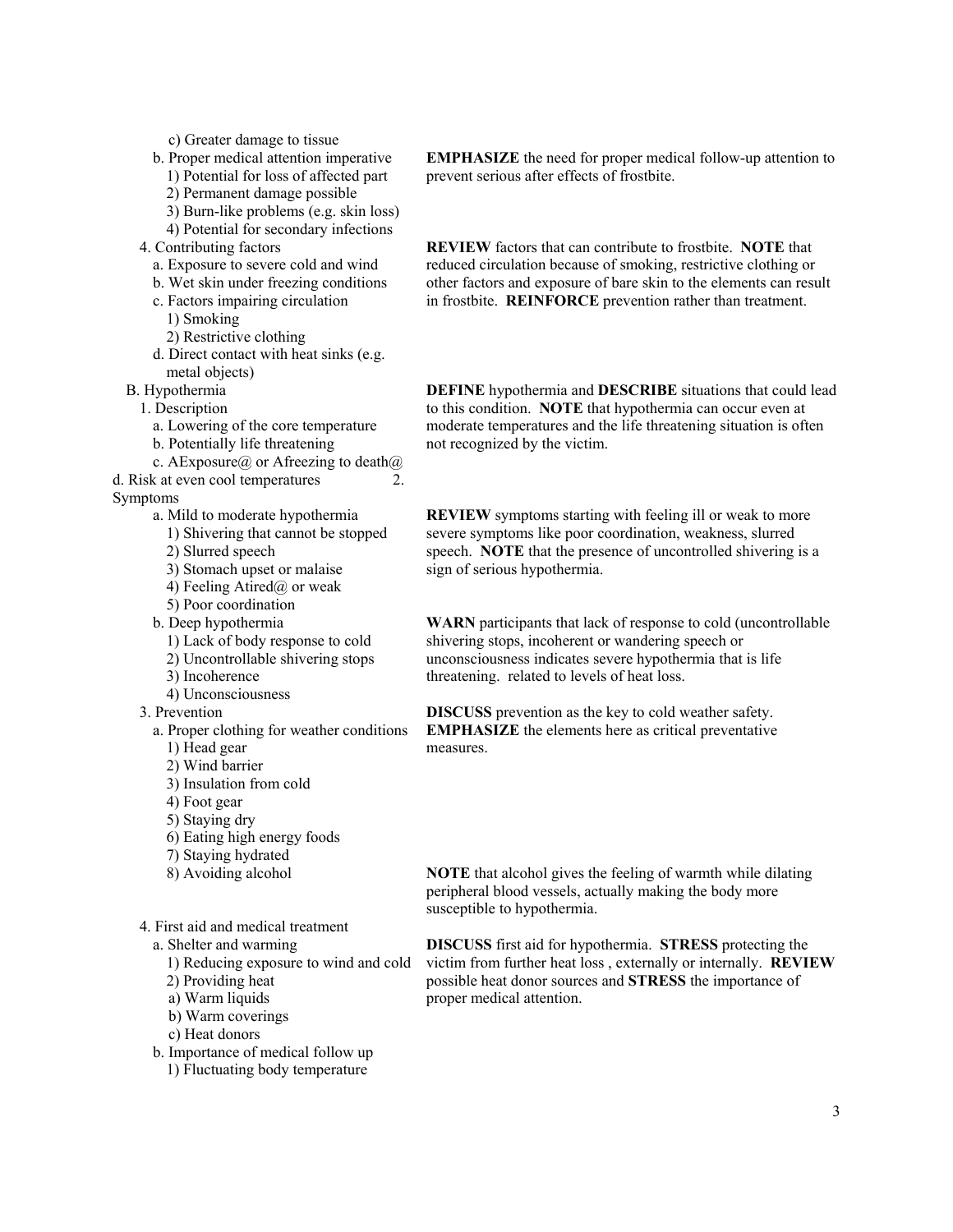2) Risk of secondary temperature drop

- III. Proper clothing
	- A. Head gear
		- 1. Head and neck a major heat loss area
		- 2. Cap or hat for mild temperatures
		- 3. Stocking cap or hooded jacket
		- 4. Insulated cap and hood
		- 5. Face mask
	- B. Body layering
		- 1. Long underwear
			- a. Wicking moisture away from skin
			- b. Capturing warm air next to skin
		- 2. Insulation layer if needed
			- a. Quilted materials
			- b. Most important on torso
			- c. Layered approach best
		- 3. Protective layer
		- a. Outer clothing
		- b. Partial wind barrier
		- c. Protects insulation layer
		- 4. Wind stopping layer
		- a. Prevents loss of Awarm envelope $\omega$
		- b. Increases clothing effectiveness
		- 5. Layering and adjusting to conditions key
	- C. Footwear
		- 1. Feet in contact with ice, snow, cold water
		- 2. Keeping feet warm (put on a hat!)
		- 3. Waterproof footwear
		- 4. Moisture wicking important
		- 5. Sock layering important
		- a. Wicking socks as bottom layer
		- b. Polypropylene or wool outer socks
		- 6. Boot types
			- a. Felt-lined pacs
			- b. AMickey Mouse@ boots
			- c. Insulated boots with semipermeable
	- membranes
	- D. Hand protection
		- 1. Keeping hands dry
			- a.. Using tools like dipper or skimmer b. Neoprene or semi-permable membrane
		- 2. Gloves for mild weather
		-
		- 3. Mittens for greater warmth
		- 4. Hand warmers or chemical heat packs
	- E. Fueling up
		- 1. Importance of eating properly
		- 2. Importance of staying hydrated

**REVIEW** the effects of wind and wetness on heat loss and **DISCUSS** the value of proper dress to an enjoyable outing.

**DISCUSS** the importance of the head and neck in heat control for the body and prevention of heat loss by wearing proper head gear. **DEMONSTRATE** varieties of head gear useful to the ice fisherman.

**DISCUSS** the concept of layering, the functions of each layer and the types of materials that can be worn to conserve heat. **DEMONSTRATE** layering with proper undergarments and the ability to add or subtract clothing to suit activity /warmth levels.

**NOTE** the fact that ice anglers fish while standing on ice. Ask participants to **LIST** some characteristics of good footwear for this purpose. **EMPHASIZE** keeping feet dry as well as warm, and **DEMONSTRATE** several types of suitable foot wear.

**REMIND** participants that wet hands lose heat faster than dry ones, creating possible problems. **DISCUSS** behavioral ways of keeping hands dry as well as gloves designed for the purpose.

**DEMONSTRATE** various gloves and mittens, noting their uses and the need for extras.

**SHOW** and **DISCUSS** some external heat sources for warming hands.

Ask participants to **DISCUSS** reasons for eating well before going onto the ice. **EMPHASIZE** the importance of nutrition and drinking enough liquids in preventing problems with the cold.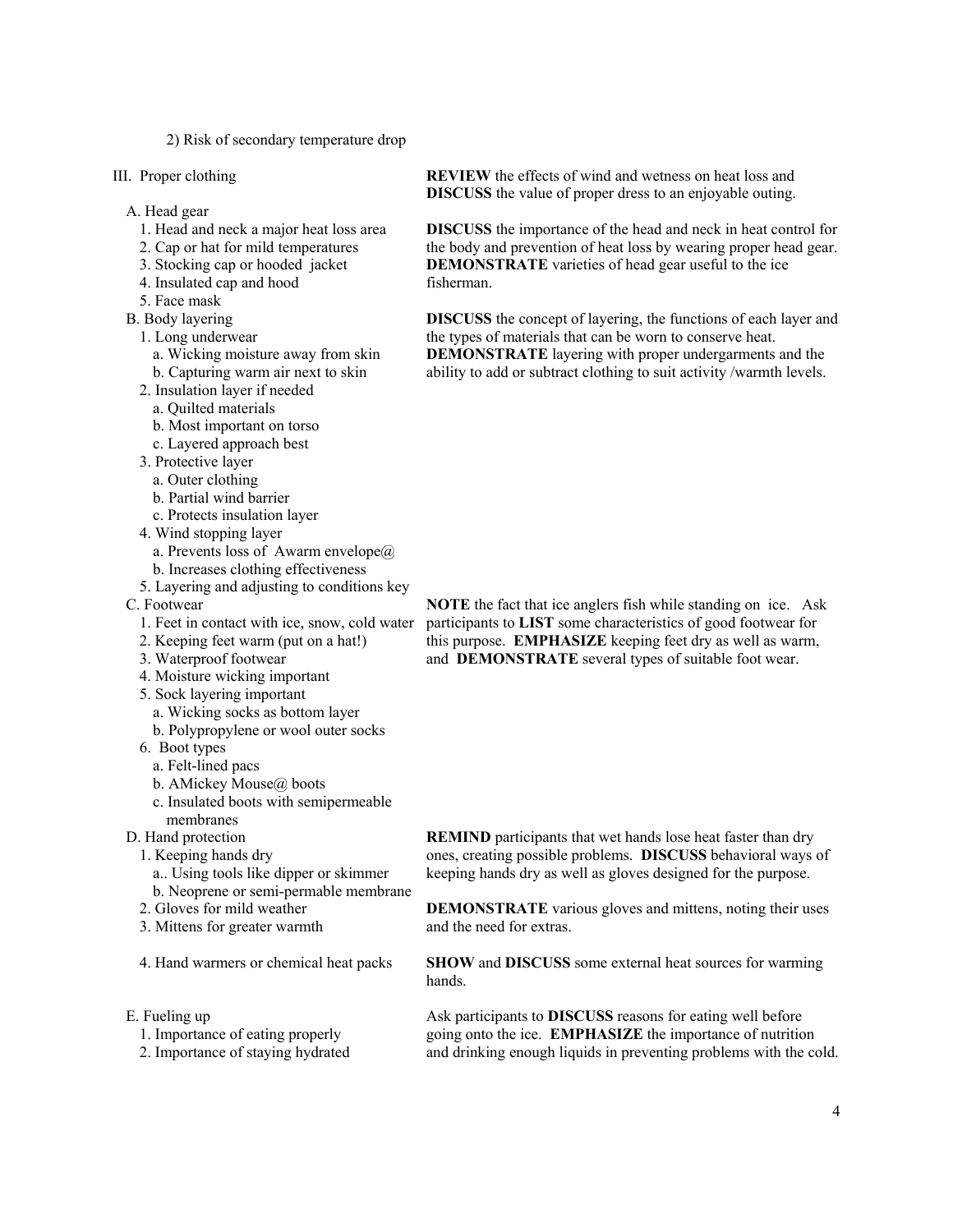IV Fishing on ice A. Ice quality 1. Ice layer may not be uniform a. Springs and currents b. Amount of snow cover c. Human activities 2. Hard versus Arotten $\omega$  or Aspringy A ice a. Quality change with weather condition b. Seasonal quality changes 3. Lake topography impacts B. Ice thickness for safety 1. Hard, sound ice a. One person - 5-7 cm (2-3 in) b. Two people together - 7-11 cm(3-4 in) c. Shanties, groups - 13-15 cm(5-6 in) 2. Springy or Arotten@ ice a. No safe thickness! b. Ice crystals loosely held together 3. Wind factors a. Impacts of waves in open water b. Wind changes and shelf ice c. Impacts of warm winds on ice C. Checking ice thickness 1. Importance of checking ice thickness 2. Spud or auger hole 3. Observing other anglers D. If you break through the ice 1. Stepping into a hole a. Step backward

- 
- b. Roll back away from hole c. Be prepared to act quickly
- 2. Breaking through the ice
- a. Clothing provides support
- b. Icy water quickly dangerous
- 3. Getting out
	- a. Grasp ice edge
	- 1) Use of ice picks
	- b. Kick feet to get torso on ice
	- c. Roll toward safe ice before standing
- 4. Get to shelter
- E. PFDs and other safety equipment
	- 1. Ladders or boats
	- 2. Spud or pole
	- 3. Personal floatation devices
	- 4. Exercise of common sense
- F. Helping a person who has gone through
	- 1. Use caution approaching hole
		- a. Going in yourself does not help
		- b. Spread weight by lying down

Ask participants to **DEFINE** Agood ice@ and any factors they can determine that would cause thin or dangerous ice. Be sure to include human actions like building fires on the ice or making excessively large holes.

**DEFINE** Aspringy@ or Arotten@ ice and **NOTE** that it is dangerous no matter how thick it is.

**REVIEW** ice thickness relative to fishing safety. Consider the following verbal device for help when hard ice is present.

- Inches two, it=ll hold you
- Inches three, thee and me
- Inches four, set up a store.

**NOTE** that many add an inch to that for safety.

**DISCUSS** the danger of wind and wave actions on shore ice or ice bordered by open water. **NOTE** that ice in excess of 60 cm (2 feet) thick can be broken up very quickly by wave action.

**DISCUSS** drilling or spudding holes to check ice thickness as well as the use of a pole or spud to check as you walk onto the ice.

Ask participants to **THINK** about what to do if they step into a hole. **STRESS** stepping or leaning back (toward where it was safe) and rolling back from the hole.

Have participants **DISCUSS** things to do to get back on sound ice if they break through. Small group discussion might be helpful. **LEAD** a group discussion on survival in this situation. **STRESS** staying calm, but acting quickly. Using a simulated situation in a classroom setting, **DEMONSTRATE** and have participants **PRACTICE** getting back on the ice and rolling toward safer ice. **NOTE** that some ice fishermen wear or carry a pair of short ice picks (see *Ice Picks* Activity Sheet) to assist them in gripping the ice.

**STRESS** the immediate need to seek a warm, sheltered area and getting any needed first aid.

**REINFORCE** the idea that comfortable PFD's are easy to wear and can save a life.

**DEMONSTRATE** and have participants **PRACTICE** assisting someone who has gone through the ice through classroom simulations.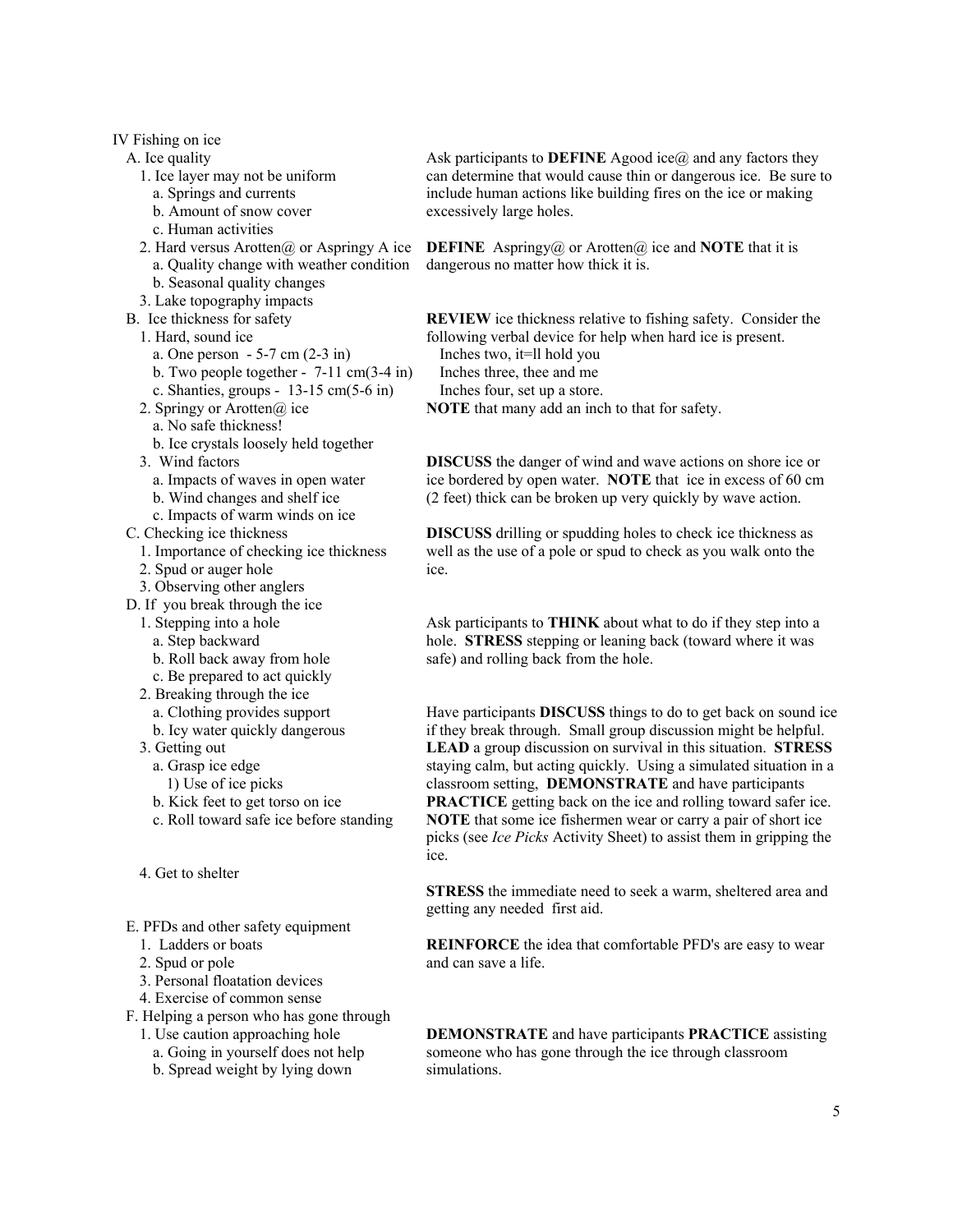- 2. Throw or reach from safe ice
	- a. Rope, pole, or similar
	- b. Ladder
	- c. Board or plank
- 3. Pull to sound ice
- 4. Get to shelter

V. Ice fishing equipment

- A. Getting through the ice
	- 1. Spud long-handled chisel
	- 2. Augers
	- a. Types
		- 1) Spoon-type auger
		- 2) Drill-bit style auger
		- 3) Power augers
	- b. Sizes from about 9-30cm (3.5-12 in.)
	- 3. Skimmer
- B. Tackle simple to elaborate
	- 1. Tilts (traps)
	- 2. Tip-ups (traps)
	- 3. Jigging tackle
		- a. Jigging or chugging stick
		- b. Jigging rod
			- 1) Relatively short
			- 2) Use of spring tip indicators
	- 4. Lines
		- a. Selected for the purpose 1) Light monofilament for jigging 2) Heavy braid for tip-up or tilt use
		- b. Match line to fish and lure or bait
	- 5. Reels
		- a. Wrapped line storage
		- b. Simple fly or bait casting reels
	- c. Spinning reels for deep water
	- 6. Miscellaneous equipment
		- a. Sounding lead
		- b. Hemostat or needle nose pliers
		- c. Terminal tackle
			- 1) Snaps, split rings, quick clips 2) Sinkers
			-
		- 3) Hooks to match target fish
		- d. Sharpening stone
		- e. Tape measure or measuring board
		- f. Fish identification key, if needed
		- g. Carrying tools
			- 1. Plastic bucket or pack basket
			- 2. Plastic bags

**EMPHASIZE** keeping well back from the hole and using something that will spread weight without risking having the rescuer become a second victim.

Ask participants to **CONSIDER** how to get their bait or lures to the fish. **SHOW** a variety of ice cutting tools for anglers and **DEMONSTRATE** their use in a simulation. **STRESS** keeping the hole small for safety, efficiency in making the holes, and minimum effort, yet large enough to handle the fish being caught. **NOTE** that most panfishes are easily handled through a 3 or 4 inch hole and that even very large bass, pike or trout can be taken through an 8 to 10 inch hole.

**DEMONSTRATE** the use of a skimmer, noting its importance in keeping the hole clear and the hands dry.

**SHOW** a variety of ice fishing tackle, **DEMONSTRATING** how each type works and **DISCUSSING** advantages and disadvantages of each type.

**DEMONSTRATE** the use of a jigging rod and **DISCUSS** how a strike indicator, like a spring tip or a tiny neutral buoyancy bobber can help in detecting strikes. EMPHASIZE selecting rod flexibility to match the conditions and fish being caught.

**DISCUSS** selection of lines for ice fishing using all types of tackle. **NOTE** the trade-off between strength and sensitivity and **DISCUSS** reasons for using braided or monofilament lines.

**NOTE** that reels are not even needed for many types of ice fishing, but that simple ones are adequate for most situations except for large fish or very deep water.

**ASK** why a sounding lead might be helpful and **REMIND** participants that the warmest water may be at the bottom.

**NOTE** the value of a hemostat or needle nose pliers in removing hooks and other tasks without removing gloves.

**DISCUSS** the selection of terminal tackle and carrying a small extra supply to make sure you can re-rig if necessary.

**DISPLAY** and **DISCUSS** other equipment that might be helpful on the ice or in getting gear from home or a vehicle to the ice and back.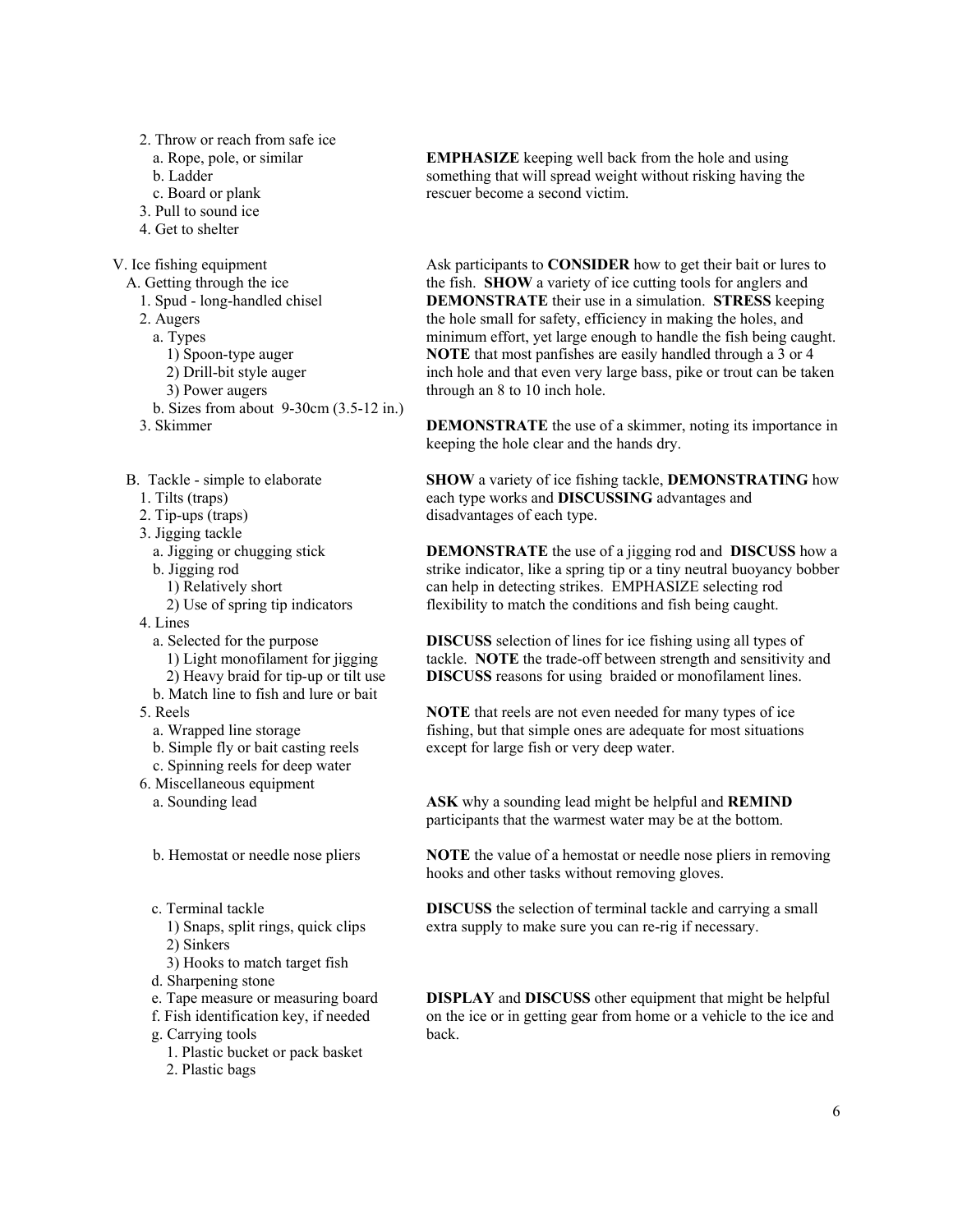- h. Bait handling equipment
	- 1. Bait bucket
	- 2. Minnow dip net or dipper
- C. Bait
	- 1. Minnows
		- a. Size appropriate for target fish
		- b. Species appropriate for conditions
	- 2. Dead fish
		- a. Smelt-Swedish hooks
		- b. Cut fish pieces
			- 1) Belly or fin strips
		- 2) Fish eyes
		- 3) Strips or fillets
	- 3. Insect larvae
		- a. Mousies rat tailed maggots
	- b. Wigglers mayfly larvae
	- 4. Earthworms
	- 5. Protection from freezing important
- D. Lures
	- 1. Spoons
		- a. Size appropriate to fish sought
		- b. Generally specialized for jigging
	- 2. Jigs
		- a. Specialized ice jigs
	- b. Small bucktail or marabou jigs
	- 3. Jigging lures fish imitations
	- 4. Jigging
		- a. Lift and drop technique
		- b. Nearly stationary techniques
		- c. AThrumming $@$  stationary wiggle
		- d. Determine what fish want that day

### VI. Ice fishing techniques

- A. How it differs from other fishing
	- 1. Primarily vertical fishing
	- 2. No casting involved
	- 3. Being Aon fish $\omega$  vital to success
	- 4. Most fish on or near the bottom
- B. Species caught through the ice
	- 1. Lake trout
		- a. Location
			- 1) Deep water lakes
			- 2) Drop offs, ledges
			- 3) Deep reefs
		- b. Baits
			- 1) Jigs or jigging spoons
			- 2) Live minnows or suckers
			- 3) Smelt
	- 2. Other salmonids and related fish
		- a. Brook and brown trout like lakers

**NOTE** the importance of insulated bait containers to prevent bait from freezing when temperatures are below the freezing point. **NOTE** too that a minnow dipper helps to keep the hands dry.

**DISCUSS** some of the different types of baits availablefor ice fishing. **NOTE** that minnows should be selected for the size fish being sought and for hardiness in cold water.

**NOTE** that either whole dead fish or cut pieces are excellent for some types of fishes. Strongly **SUGGEST** that fish should be dead before cutting them up or removing eyes for bait.

**EXHIBIT** and **EXPLAIN** the use of insect larvae or pupae as bait. **DISCUSS** different ways to locate, secure or grow them.

**STRESS** that most baits have to be protected from freezing.

**SHOW** a variety of jigging lures and **DEMONSTRATE** their actions. **NOTE** that the bright colors aid are a help in the dark water under ice and snow or in deeper waters where light penetration is minimal. **EMPHASIZE** seeking advice from local anglers and tackle shops when purchasing ice jigs, spoons or flies.

**USE** an aquarium or other container to demonstrate the actions produced by various jigging techniques with a variety of lures. **NOTE** that simply changing lures may get fish hitting.

**DISCUSS** the simplicity of ice fishing - vertical presentations and simple techniques.

**EXPLAIN** the importance of the fish's winter habitat for fishing success. **DISCUSS** some local species that can be caught through the ice.

For selected species that can be taken in your area, **DISCUSS** their winter habitat, baits and lures that work best, and other characteristics that can be helpful to the ice angler.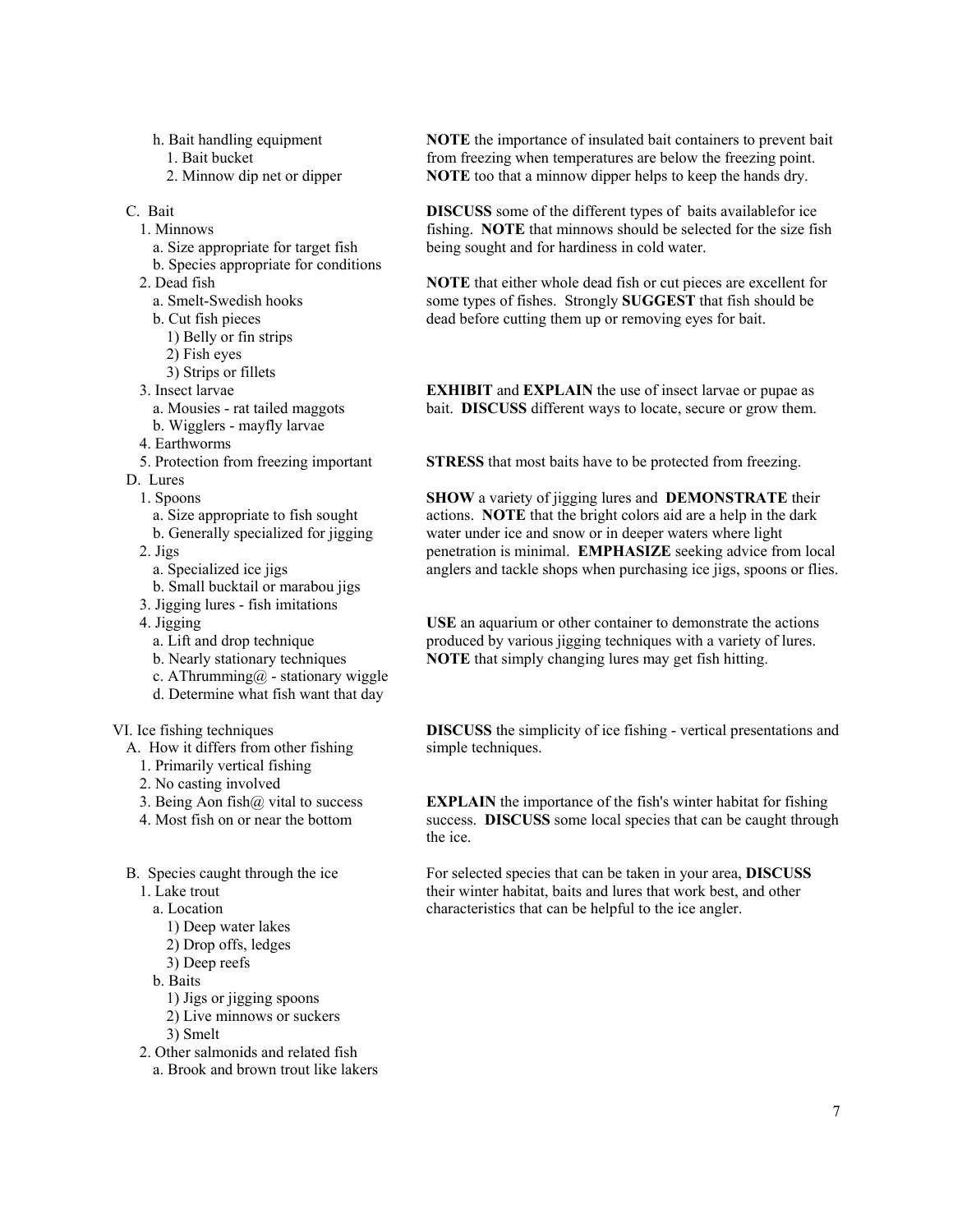b. Pelagic fishes 1) Rainbow trout 2) Ciscos and other whitefish 3) Smelt 4) May be right under ice to bottom c. Location 1) Similar structures to lake trout 2) Drop offs from top to bottom 3) Upwelling or spring areas a) Watch ice quality and thickness d. Baits and lures 1) Minnows 2) Ice jigs with mousies or wigglers 3) Jigging spoons/ minnow imitations 3. Esocids - pike and pickerel a. Location 1) Weed beds, weed lines 2) Deep holes in shallow lakes b. Baits and lures 1) Jigging lures - small jigs to spoons 2) Minnows - sized to fish 4. Perch, walleye, sauger a. Location 1) Reefs and rock piles 2) Weed beds, weed lines 3) Sand or gravel flats 4) Holes or drop off edges b. Baits and lures 1) Jigging lures - small to medium 2) Baited jigs a) Mousies b) Wax worms or meal worms c) Perch eyes or cut strips 3) Minnows 5. Sunfishes a. Common ice fishing species 1) Pumpkinseeds 2) Bluegills 3) Crappies 4) Bass b. Locations 1) Weed beds, weed lines 2) Holes in shallow lakes 3) Sunken structure (logs, rocks) c. Baits and lures 1) Small lures for smaller species a) Small ice jigs or flies b) Perch eyes, mousies, goldenrod grubs, wasp larvae 2) Larger jigs, spoons for crappie and bass a) Minnows b) Baited jigs or spoons once located.

**NOTE** that these fishes may roam throughout the water column following smaller fish prey or feeding on scuds or small shrimplike animals directly under the ice.

**STRESS** that pike and pickerel (where present) can be found in shallow to moderately deep water, usually associated with weeds or other structure, and that they may take small baits or lures intended for other species.

**DISCUSS** local habitats where the various fishes listed can be found and some of the local favorite methods for taking them.

Where necessary **DISCUSS** the impact of regulations on the ability to harvest some fish species through the ice. **NOTE** that most of these fishes tend to be schooling fish that are abundant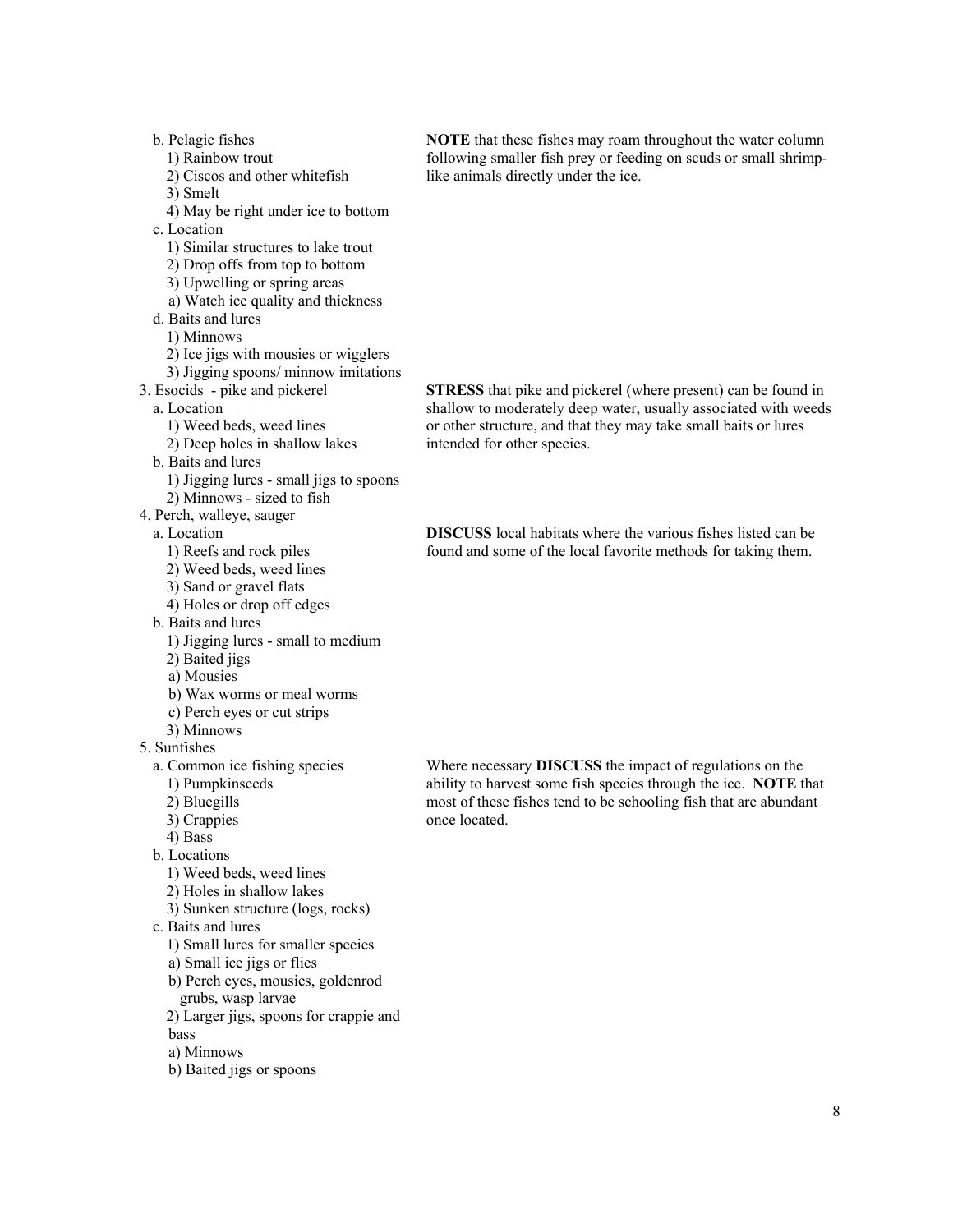- 6. Other species
	- a. Burbot
	- b. Bullheads
	- c. Other local fishes
- C. Keeping a log
	- 1. Importance
		- a. Memory enhancement
		- b. Location information for later years
		- c. Technique information
		- d. Improves fishing skills
	- 2. Content
		- a. Date and time of day
		- b. Location be specific
		- 1) Body of water
		- 2) Entry point
		- 3) Distance and direction from a
		- landmark
		- c. Weather and ice conditions
		- d. Depth and lure depth
		- e. Structure if known
		- f. Bait or lures and techniques used
		- g. Species, numbers and sizes caught

#### VII. Care of the catch

- A. Return immediately if not keeping a fish
- 1. Higher chance of survival
- 2. Reduced stress
- 3. Head first into hole
- B. Freshness iced immediately on catch
- C. Cleaning and cooking techniques
	- 1. Same as with other fishes
	- 2. Try something new on the table

Ask participants to **DISCUSS** some benefits of keeping a good fishing journal (See *Keeping a Fishing Journal* lesson plan). **DISCUSS** some of the elements of a journal and **SHARE** a personal entry or two if appropriate and related to ice fishing.

**DISCUSS** how to return fish through the ice and what to do with the fish you decide to keep.

**EXPLAIN** food quality and keeping the fish cold (See *Fish Cookery* lesson plan). **DEMONSTRATE** field dressing and filleting and a fish recipe or two. If desired, defer this portion of the lesson until after a fishing field trip.

## **Summary Activity**

The obvious summary exercise is a trip to a local pond or lake for an ice fishing outing. The closer this event happens to the lecture and demonstration of clothing, safety, and ice fishing techniques, etc., the better. Reinforce proper clothing by thorough review of participants apparel before leaving for the ice, and make provisions to replace, or repair potential problems. A good supply of extra hats, gloves, blankets, and snacks can come in handy. The instructor will want to take advantage of parental/teen leader help to assist in opening holes on the ice and to reinforce ice fishing skills learned during the lesson.

#### **Lesson Narrative**

#### **Why Are You Here**

This lesson is a primer to ice fishing. It covers the fundamental concerns for ice fishermen to be safe, comfortable and successful. Clothing and gear considerations emphasize the need for layering, adapting to prevailing conditions, basic requirements for ice fishing, and how to be comfortable in the cold. Ice fishing safety covers those things that must be considered in order to be safe and secure on the ice as well as ways of avoiding problems and getting out of trouble or helping others who have gotten into trouble. Next we will consider some basics of ice fishing equipment, including some things you can make for yourself. Finally we will look at some fundamental tactics for commonly sought fishes.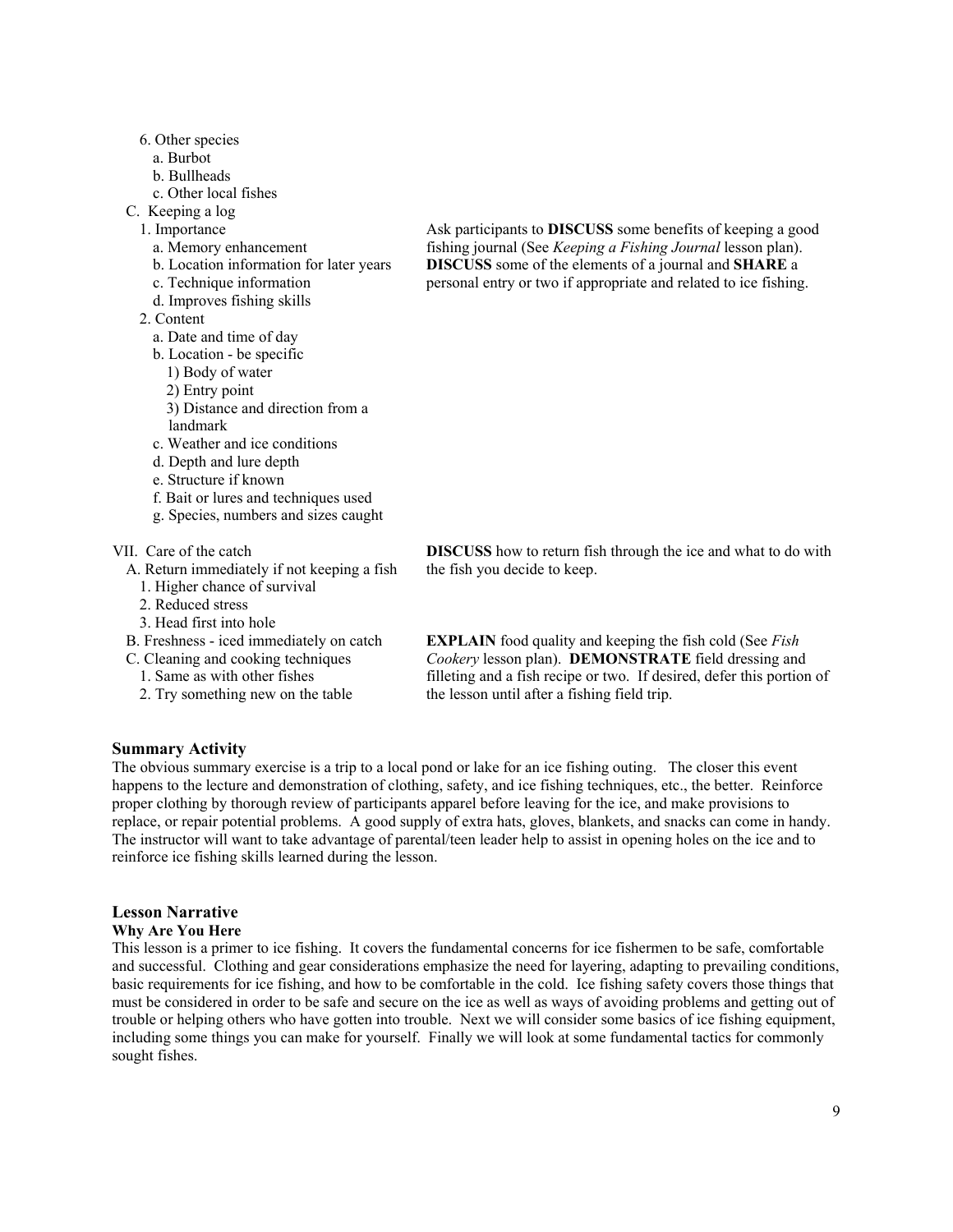## **Special Winter Considerations/problems**

**Frostbite** B Frostbite is local freezing of the flesh. It is most likely to occur on the extremities or on the nose and ears. Any condition that reduces peripheral circulation (smoking, restrictive clothing, or circulatory disorders) greatly increases the chance of encountering frostbite. As frostbite develops, the affected body parts may feel painfully cold. The skin may appear flushed and reddened as the body attempts to warm itself by dilating blood vessels in the affected areas. At this stage, the skin may burn, tingle or itch. Once the flesh begins to freeze, these symptoms give way to numbness. The skin of the affected area will have a waxy whitish or yellowish appearance as the ice crystals form under the skin. The ice crystals that form in the tissues are sharp and can cause significant damage the frozen tissues. As a result, rubbing the frozen areas should be avoided. The secondary symptoms of frostbite mimic those of burns. Even relatively mild cases may involve blistering and sloughing of some skin. More severe cases can even lead to gangrene, requiring surgical treatment or amputation. As a result, frostbite victims are wise to consult a physician should be consulted to prevent greater problems.

Immediate warming of the affected area is the first order of treatment for frostbite. **Do not** rub the frozen tissue. If the victim must walk on frostbitten feet, they should be treated after the walking is finished. A hand or finger can be warmed by placing it against warm flesh. The abdomen, armpit, or groin areas are all good heat donors for this purpose. A warm hand is a good donor for the ears or nose. The heat source should be at body temperature. A warm, not hot, bath is an excellent donor if the victim has been taken to a warm shelter. A fire or stove should not be used to warm the affected part because the insensitive, frozen flesh may be burned without the victim being aware of it, causing further injury.

Frostbite often results in damage to the circulation in the affected areas, resulting in that area being very susceptible to being frozen again either immediately after it has been warmed or for some time after the incident. Care should be taken to avoid this possibility. Wet or damp clothing against the skin is an invitation to further damage. Frostbite can be avoided by being prepared for the weather and having sense enough to seek shelter before the freezing takes place. It is also a good idea for buddies to watch each other for signs of frostbite.

**Hypothermia** B Hypothermia, like frostbite, results from exposure to the cold. Often called exposure, hypothermia is a potential killer. It, too, can become a problem without the victim realizing it. Temperatures need not be severe for hypothermia to develop. In fact, even fairly mild temperatures (4- 10ΕC (40-50ΕF) can lead to hypothermia, particularly when they are combined with dampness and/or wind. The problem occurs when the body loses heat faster than it can be generated. When that happens, the body=s core temperature begins to drop and all its systems begin to lose efficiency. At first the body reacts to slight decreases in temperature buy reducing blood flow to the extremities and by shivering. The rapid muscle contractions generate heat that can bring the temperature back to normal. The use of proper clothing and common sense, coupled with a high energy diet, can prevent hypothermia, and prevention is much simpler than treatment.

Reduction in the body's core temperature results in a variety of symptoms, the victim may develop coordination problems, blurred vision, nausea, slurred speech, and muscular weakness. They may become confused or experience difficulty thinking clearly, reasoning or remembering. Reduction of the normal core temperature by 4-7Ε C (7-12Ε F) makes the symptoms more severe, Frequently the victim begins to shiver violently and uncontrollably. Individuals in this condition are not able to help themselves. Assistance is essential so that the situation does not become life threatening. Further reduction in the body temperature to approximately 26-30Ε C (78-86Ε F) will result in collapse and/or death.

Getting an individual to shelter or adding a layer of insulating clothing may be adequate for mild hypothermia. Severe cases demand medical assistance and an external heat source to warm the body. First aid treatment of hypothermia involves protecting the victim from further heat loss, gradual and selective rewarming of the body, and maintaining the individuals's recovered temperature.

Protecting from further heat loss involves insulating the victim. A warmed sleeping bag is an excellent insulating device. In addition, the victim should be sheltered from the wind. Because wind chill is worsened by dampness, the victim should be protected from moisture. Wet clothing should be removed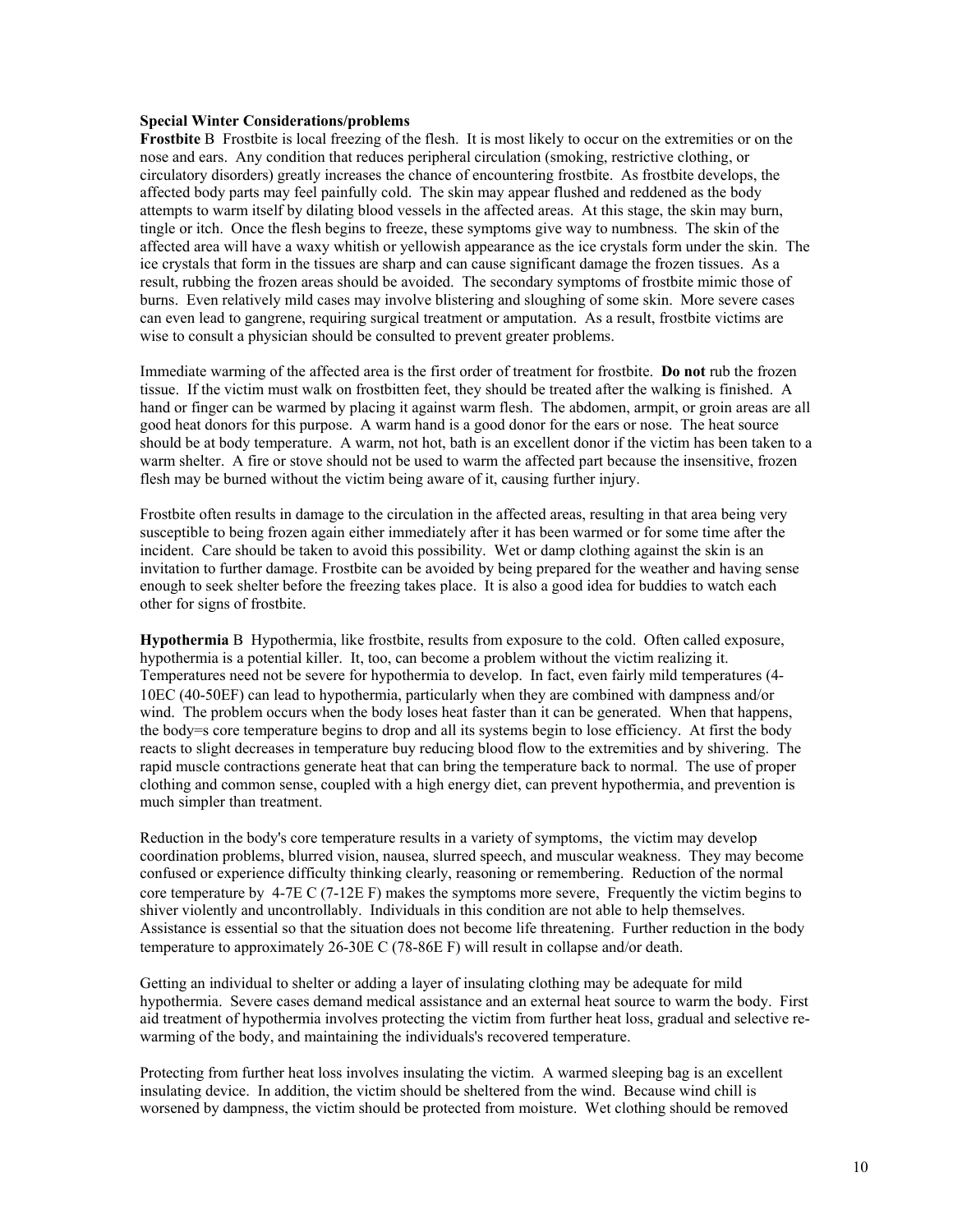and replaced by dry clothing or coverings, and protection from rain, snow, or spray should be provided. Because movement of extremities circulates blood into chilled tissue and worsens the condition of the body's core, movement should be minimized. Similarly, elevation of the legs will concentrate blood in the head and torso.

Warming can be aided in many ways. A warm shelter(e.g., 21-27Ε C [70-80Ε F]) may not be enough. If the victim is conscious, warm fluids such as tea or clear soup can carry heat to the body's core. The head and torso should receive attention first; then the extremities can be warmed. Perhaps the best warming technique is the body that of another person. Skin to skin contact within a sleeping bag, is the best. Placing a victim wearing cold clothes in a cold sleeping bag with a well-dressed donor may be more detrimental than helpful. The victim should never be left without a heat source. Depressants, such as pain killers or alcohol, should be avoided. Do not massage the skin because that will stimulate peripheral circulation and possibly result in further heat loss, Maintain the treatment until medical assistance is available.

## **Proper Clothing**

The best way to assure a safe, successful, and enjoyable ice fishing outing is through thorough preparation. This means a meticulous attention to detail, especially when it comes to clothing. The ice angler needs to be aware of potential danger from the cold. Proper clothing minimizes the risk of problems and aids in having a safe, enjoyable, and successful outing. Carefully consider the effects of wind, water, and low temperature on the human body. Wind is a heat thief; it steals the envelope of warmed air around your body and replaces it with colder air. This effect depends on wind velocity with the apparent cold being called wind chill factor. Wind proof clothing or a wind screen of some sort should be a part of the ice angler's equipment. Garments like wind parkas, foam-insulated jackets, or breathable rain gear are superior windbreakers. By shielding the body from the wind, they help to retain the warmed layer next to the skin, minimizing heat loss. Water on the skin has several impacts, regardless of whether it is from outside or produced by the body=s sweat glands. Cold water directly reduces the body temperature, at least locally; so actions like reaching into the minnow bucket, scooping slush from the hole, or handling wet fish can chill the hands directly. Under any conditions where the air is not saturated with water vapor (and most of the time winter air has very little water vapor present), water will tend to evaporate from the skin=s surface or the clothing. As it evaporates, it cools the surface of the skin. Under windy conditions, this increases heat loss and apparent wind chill. Finally, low temperatures have a direct effect on the body. Heat energy moves from warm objects to cold ones. As a result, the warm body gives up heat to the cold air or ice. In well-clothed people, the primary source of heat loss is through the head.

**Head Gear** B Since the head and neck are the major area of heat loss, special attention to that part of the body can go a long way in keeping oneself warm. In mild temperatures with little or no wind, a cap or hat may be adequate. A stocking cap or a hood on a jacket or shirt increases the amount of the head and neck protected and provides more insulation for this vulnerable part of the body. Under cooler conditions, using an insulated cap and hood with a drawstring and wind barrier will work well. Under the most severe conditions, a face mask or scarf around the neck and face will provide additional warmth if worn under a hood. Remember, old-timers say, Aif your feet are cold, put on a hat.@ That is one way of saying that if the head, neck and face are kept warm, the rest of the body will feel warmer.

**Body Layering** B Layering is the best way to maintain suitable body temperatures, i.e. keeping warm but not getting overheated. Since ice fishing intersperses more or less sedentary angling and more or less vigorous exercise in towing gear onto the lake or pond, making holes in the ice, or running madly between flags. (We will not get into the idiot once seen Atrolling@ with ice skates, a practice dangerous to everyone.)

Layering starts with underwear. Long underwear should serve two functions, wicking moisture away from the skin and capturing a layer of warm air next to the skin. Several synthetic materials and some natural materials are outstanding at both of these functions. Spun polypropylene is among the least expensive and most comfortable materials to wear next to the skin. It wicks moisture well and captures air in the spaces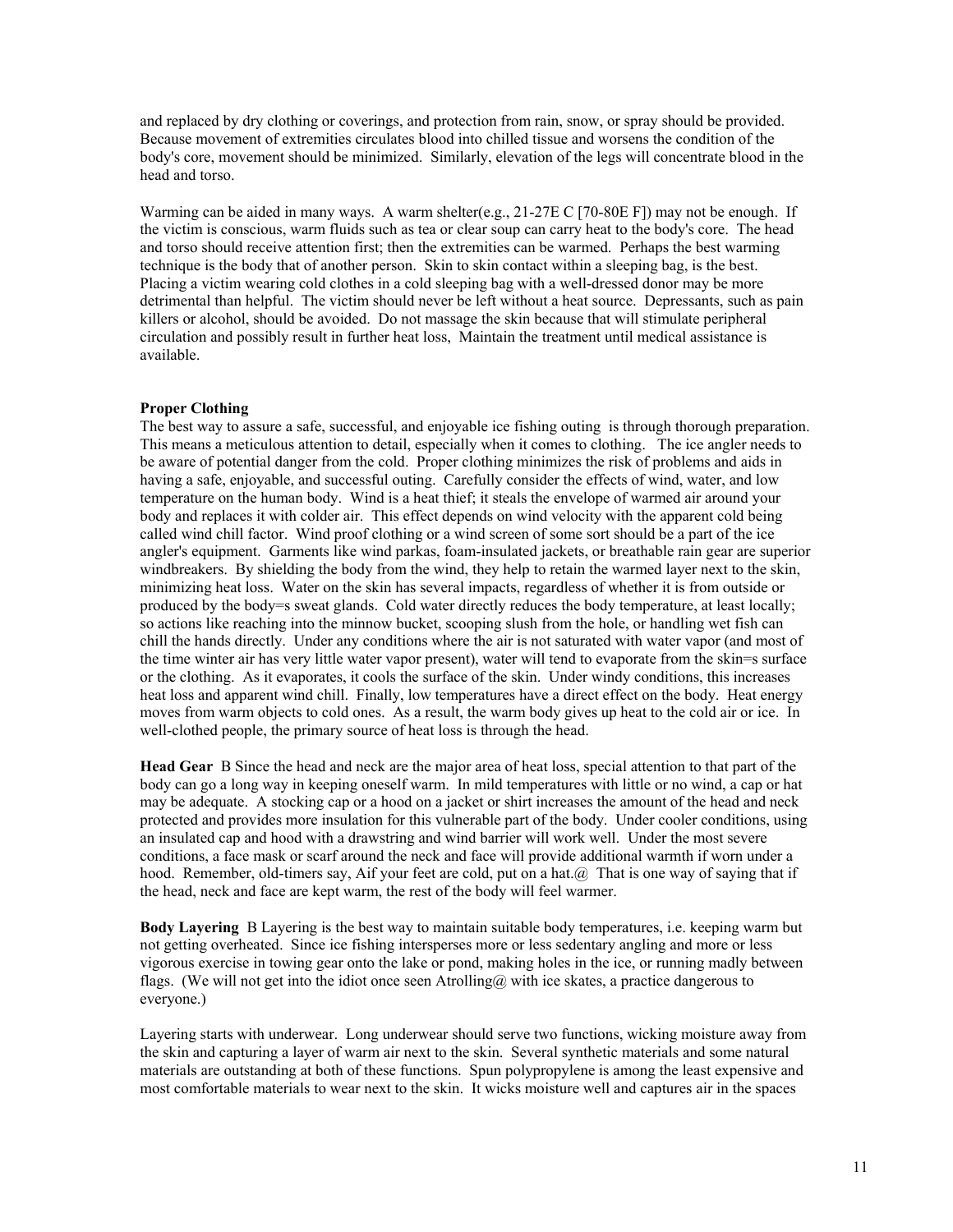among the fibers. Wool does not wick well, but it does an excellent insulating job, even when it is wet. Cotton is normally a poor choice. It tends to be very absorbent, trapping moisture next to the skin.

The next layer is the insulating layer.

- 1. Long underwear
	- a. Wicking moisture away from skin
	- b. Capturing warm air next to skin
- 2. Insulation layer if needed
	- a. Quilted materials
	- b. Most important on torso

## Dangers from the Cold

Hypothermia and frost bite are constant threats to careless anglers. Both of these cold- induced problems are easier to prevent than they are to correct. All outdoor enthusiasts should know both the symptoms and the first aid treatment of these injuries. A buddy system helps because the victim frequently is unaware of the problem until it has become serious. With hypothermia that can be life-threatening. With frostbite, it can be serious enough to require surgical treatment or even amputation of badly damaged parts.

## Changes of gloves or mittens can help prevent cold hands when lots of fish are being handled.

Heat loss can be reduced by using layers of warm clothing between the wind-breaking outer shell and the sweat-fighting inner layer. By using layers of clothing, the anglers can adjust the insulation layer to temperature changes and exertion level. The angler must be adequately clothed from head to toe. Much of the body's heat is lost through the head and neck. A stocking cap or ski mask makes an excellent foundation for keeping the head warm. A hooded jacket can provide a second layer for extreme cold or windy conditions. The neck can be protected with a scarf, dickey, or turtleneck sweater. Many anglers use layers of wool or acrylic material or a down vest to complete their clothing needs. In severe weather a snowmobile suit or heavy woolen hunting clothes may be advisable to hold back the chill. A change if clothes essential if getting wet is a possibility. Extra clothing can be carried conveniently in a backpack or pack basket. Some anglers use sleds (See activity ?) or small toboggans to transport all their equipment, including extra clothes.

\* Keep warm with proper boots and gloves! Good footwear is important. Many an ice fish outing was ruined by cold toes. Remember, you will be standing on ice for a few hours. Many serious ice anglers swear by so-called Mickey Mouse boots developed by the U.S. government. These boots use a dead air space for insulation, and they are quite effective. Felt-lined pacs or felt gaiters with a rubber overboot are also excellent. Many insulated rubber or leather boots are also available. The boots should be water proof (not water repellent) because slush or puddles may be encountered on the ice. Wool socks, with liners of material that acts as a wick to carry perspiration away for the skin, are an excellent choice to wear inside your boots.

 Mittens and gloves complete the angler's outfit, Mittens are far warmer than gloves, but they aren't as convenient to use. Several pairs if gloves may be adequate for the work of drilling holes, baiting hooks and so forth, but heavy mittens are ideal for the slack times and for when you are walking to and from the fishing area. Keep at least one pair of gloves of mittens inside your clothing so that they will be warm. They can be a real blessing to a hand chilled after baiting a hook or landing a fish.

 Many ice fishing "pros" use handwarmers to help keep them warm. Some people like to put a hand warmer over the lower back to cover the kidney area and to keep one in the outside pockets to warm their hands.

 The last proper ingredient to keeping warm is to fuel up. Eat well before going out on the ice, preferably a high carbohydrate meal. If you plan to be out for any length of time, take along a high energy snack. Some anglers even take a stove and prepare a hot meal on the ice (and a hot meal never tasted better) To avoid dehydration and fortify yourself against the cold take along cocoa, sweetened tea, hot soup, or hot fruit juice. A mixture of sweetened, spiced tea orange juice is a personal favorite. Avoid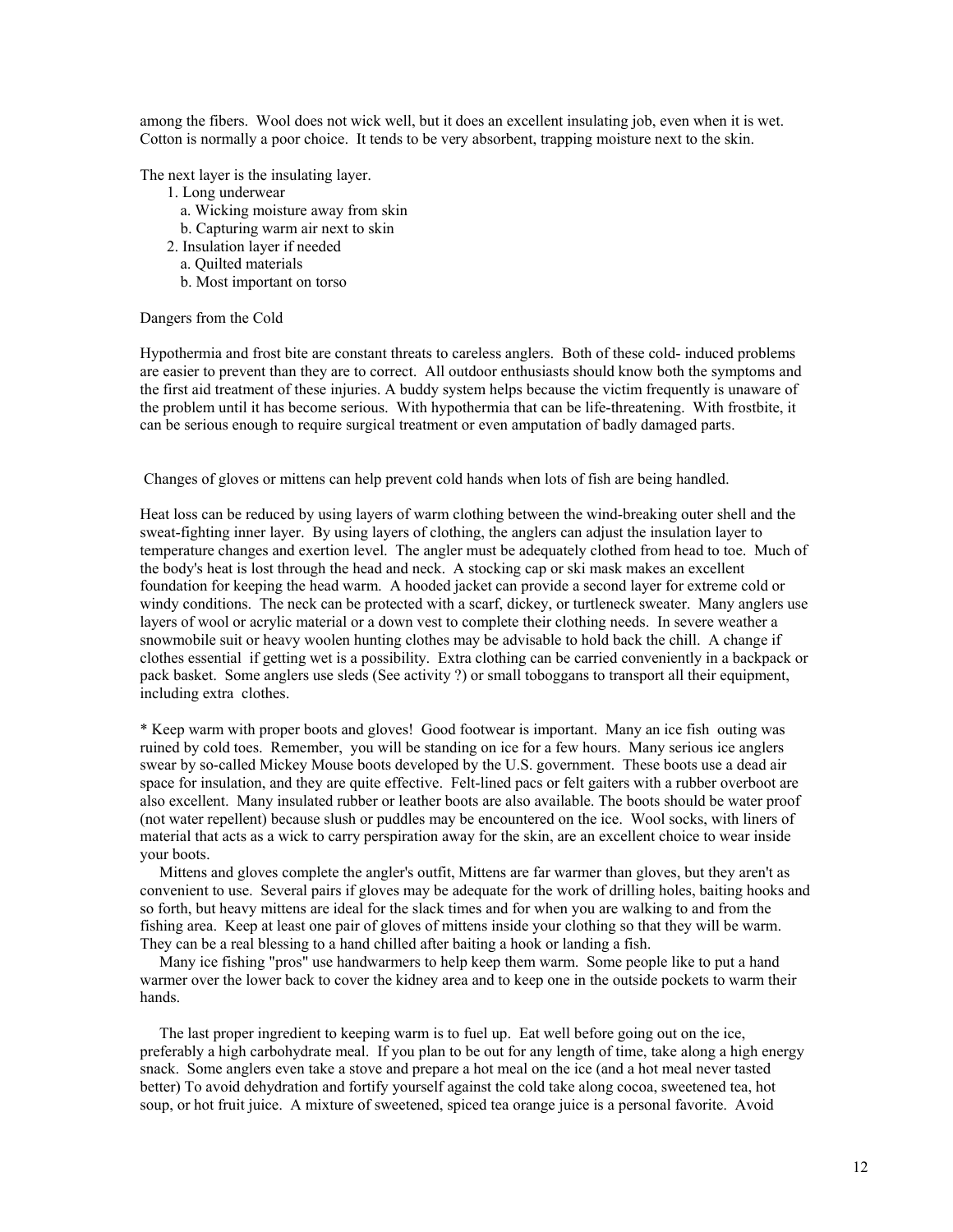alcohol. It stimulates peripheral circulation and gives a false sense of warmth while diverting heat from the body's core. To drink alcohol while fishing is to invite hypothermia. Also because smoking tobacco tends to reduce peripheral blood flow, smokers are a high risk for frostbite.

## Fishing On Ice

 Before we go into details directly related to the ice fishing experience it is important to discuss some other unique challenges fishing on ice in cold weather may produce. As with most other pursuits, ice fishing requires some precautions by participants. A concern of the ice angler is with the quality of the ice. When selecting a spot for an outing this consideration is as important to a successful outing as the likelyhood of catching a fish or the species sought. Icy cold waters and bonechilling air are unforgiving elements. Unsafe behavior can result in a costly lesson.

 Prolonged periods of freezing weather produce good, hard, ice, with sub-zero temperatures making up to an inch of ice each day. A river or lake may not have a uniform ice layer. Warm springs (even 4 C [32 F] water may be warm in winter) or currents may produce areas of thin unsafe ice. The outside of river bends, areas along sunny cliffs, or points jutting into a lake are all potential locations for thin ice. Areas that seem dark or show evidence of crumbly or honeycombed ice should be carefully avoided. So-called rotten ice should also be avoided as winter yields to spring. Weak spots may appear unpredictably as the ice breaks down. This is particularly true of ice along the shoreline or where streams enter or leave a pond in late winter or early spring.

Under subfreezing conditions 5-7 cm (2-3 in.) of ice is about minimal for widely spaced anglers. Solid ice that is 7-11 cm (3-4 in.) thick is adequate to support small groups of people. Most people prefer to have at least 13-15 cm (5-6 in) of good, solid ice before operating snowmobiles and similar equipment on it. These standards should be considered minimal. In some situations no amount of is really safe. When fishing shoreline ice or frozen bays on larger bodies of water, anglers must be acutely aware if winds. Wind and wave action can break up good ice 46-60 cm (18-24 in.) thick with alarming speed. Many unwary ice anglers have been chased ashore with open water lapping at their heels, plucked from drifting floes by the Coast guard, or lost when the failed to respect the power of wind and waves on the ice they had trusted.

(Instructors along any large lakes like the Great Lakes or large inland lakes should stress this point)

#### \*Checking ice thickness

 Doubts about ice thickness can be satisfied easily by using a spud, auger, or ax to make a test hole. Even then, one should be careful. Bonfires or old ice shanty sites may have caused thin spots. Careless anglers could have bored oversized holes. Be careful. An ice water bath is a life- threatening situation.

 If you should break through the ice, a step backward on the secure foot might limit the accident to your errant foot. Breaking through completely may cause panic. Heavy, relatively airtight clothing provides some floatation until it soaks through. Working quickly, but without panic, grasp the edge of the ice(if the ice breaks away, repeat the process until solid ice is reached), kick your feet for thrust, and attempt to get your torso onto the ice surface. Once you have cleared the edge, roll toward the safe ice you had previously covered.

 Once you are safely on good ice, give immediate attention to getting warm and dry. Do not hesitate. A heated shanty, a warm car, or any warm shelter is needed immediately to prevent hypothermia. \* The Coast Guard recommends that anglers wear a personal floatation device (PFD) while on the ice. Many fishing vest and jackets double as a PFD. Their construction makes them both comfortable and warm. These devices are recommended for all ice anglers, particularly those who fish shelf or shore ice along open waters or rivers, Anglers who insist on fishing "spring ice" would also be wise to add this item to their equipment list. A PFD may prevent panic and aid in body heat retention in case of accident.

#### Ice Fishing Equipment

#### \*Spud or auger

 Ice fishing poses one problem not faced by the open-water angler. How do you get to the water? A few anglers use hatchets of axes to chop holes in the ice, but most use either a spud or auger. An ice spud is simply a chisel on a pole. With it, the angler can chip a hole large enough to do some fishing. Usually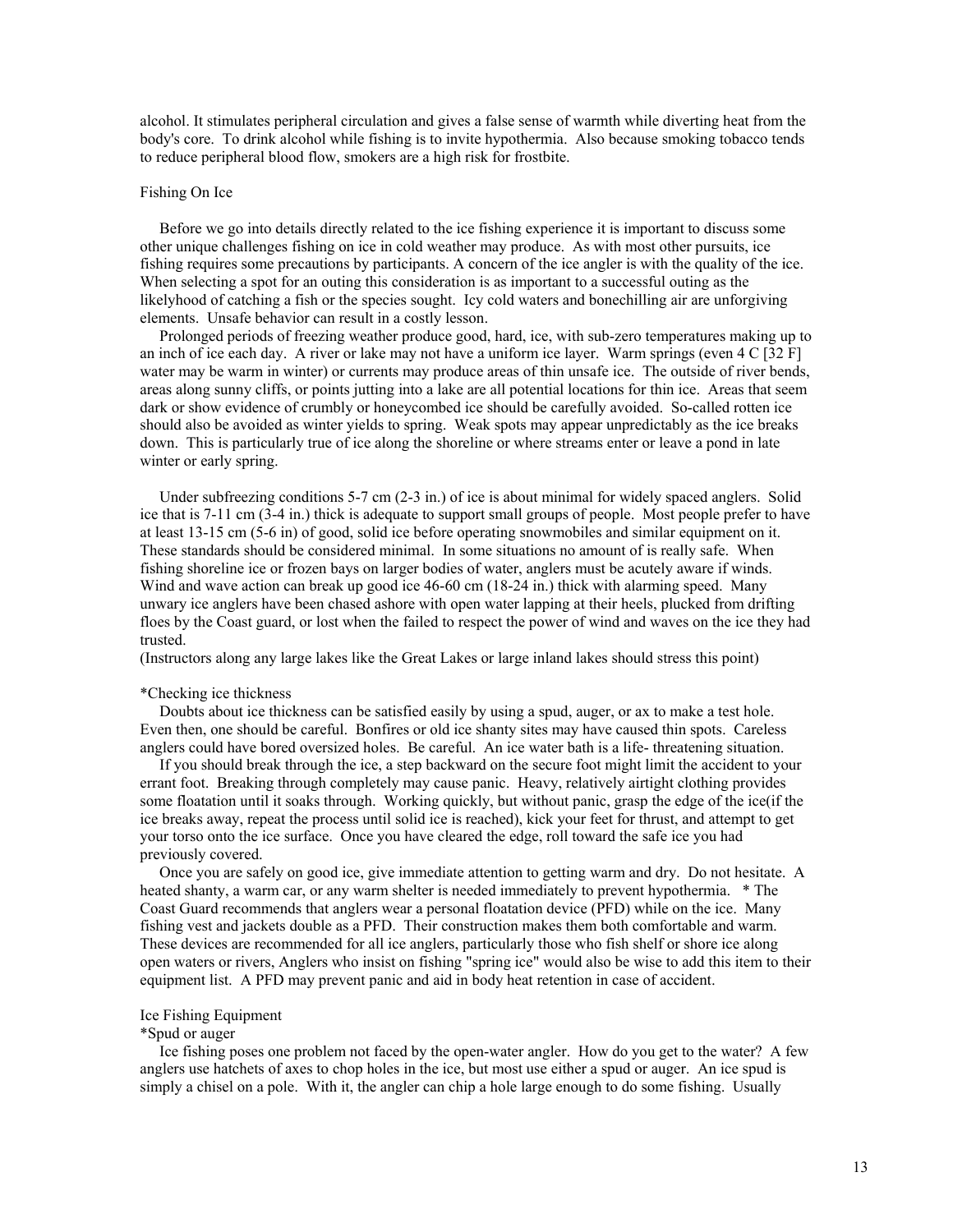spud users like to taper the hole so that it enlarges toward the bottom. A hole 15-20 cm (6-8 in.) in diameter is large enough. Anything over 20 cm (8 in.) is dangerous! Keep the holes small.

 A spud works best when it is kept very sharp. As with any sharp tool, an ice spud should be used very carefully, and the user should take care of the edge. Many anglers attach a wrist thong to their spud to prevent losing it if it suddenly breaks through the ice. This is particularly important of the angler uses a loose grip and tosses or drops the spud in the hole. This is one of the most effective and least tiring ways to use this type of tool.

 Augers are used to drill holes through the ice. A sharp auger drills more efficiently than a spud does. The holes are uniform in size, but one cannot taper the hole or cut a holding pool with an auger. Power-driven augers are available, but hand powered ones work fine. These tools come in two basic types: a sharp edged half cup and an over sized wood-bit design. Both types work very well if they are properly sharpened. Read the directions carefully before attempting to sharpen an auger blade. Improper sharpening can ruin an auger in seconds.

 Augers come in a variety of sizes from about 9-25cm (3 1/2 in,-10 in.). The 10- 15- and 20 cm (4, 6, and 8 in.) sizes are most frequently used. Panfish anglers prefer the smaller sizes. They are adequate for perch, pickerel, and even crappies. Anglers trying for larger pike, walleyes, or lake trout often select 20-cm (8 in.) holes in case a trophy fish is hooked.

 Using either a spud or and auger, the angler is likely to leave chips of ice and slush in the hole as it is completed. That material should be removed to prevent the rapid refreezing of the hole. A skimmer, a long-handled perforated ladle, is used for this purpose. For smaller holes, a long handled slotted serving spoon works fairly well. The hands can be used, but wet hands invite frostbite, or at least chapped hands. \*Tackle

 Ice fishing tackle can be very simple or quite elaborate. A simple drop line with a bobber to suspend the bait and attached to a stick anchored beside the hole may be just as effective as traps or tip-ups. Some anglers use discarded plastic spools, such as those used in retailing monofilament lines, and attach them to an upright stick with a bolt. Tension can be supplied by using a coil spring on the bolt this can prevent line overruns if the striking fish runs, then stops suddenly.

 Tip-ups, tilts, or traps are more elaborate forms of set lines. Tilts usually are set so the reel is above water. The pressure of a striking fish pulls one arm of the tilt downward, exposing the signal flag on the other arm. Careful adjustment can make a tilt sensitive to even the lightest strikes. Their major disadvantages are sensitivity to "wind" strikes and the potential for ice buildup on the exposed reel. Tip-ups are usually set with the reel below the surface of the water. The strike of a fish trips a spring-loaded signal flag. Tip-ups may freeze at the water's surface and many anglers consider them less sensitive to light strikes than tilts. Either type of device may be called a trap.

 Besides the set baited line, ice anglers frequently use jigging rods. Theses devices area used with baits, lures, or combinations of the two. A jigging outfit can be a simple stick with a bit of line attached. Sometimes jigging sticks are built so that the length of line can be easily adjusted. A somewhat more sensitive outfit uses a short glass rod, usually solid fiberglass, rather than a stick. Many anglers attach an inexpensive reel, particularly when fishing in deeper water.

A strike indicator made of either spring-steel wire or light spring steel strapping, can increase the anglers' efficiency in detecting strikes. Some anglers use a tiny bobber as a strike indicator. Jigging rods often can be made relatively short to allow the angler to stand close to the hole. The flexibility of the rod should match the fish, the strength of the flexible (soft or light ) rod is suitable for small lures and light lines. If the angler uses large jigging spoons for lake trout or pike, a fairly stiff rod is needed to allow proper setting of the hook.

 Both monofilament and braided lines are useful to the ice angler. Braided, waterproof lines are usually used on tip-ups or in jigging for large fish, such as pike or lake trout. Either nylon or Dacron lines are acceptable, but most anglers prefer the Dacron lines because they have less stretch. Most anglers want the line on the tip-ups to be fairly heavy. This is not so much for strength as it is for ease in handling the line with cold fingers.

 Monofilament is most often used by anglers seeking panfish or smaller gamefish. Lines as light as monofilament sewing thread (about 1 lb test) are used for perch and bluegills. Two- to 4- pound test lines are light enough to be used on the smallest of panfishes, and a careful angler can land fairly large fish with them. The key is to use as light a line as you can handle without losing large numbers of fish. That will eliminate most problems with tightly curled or coiled monofilament and will make your equipment more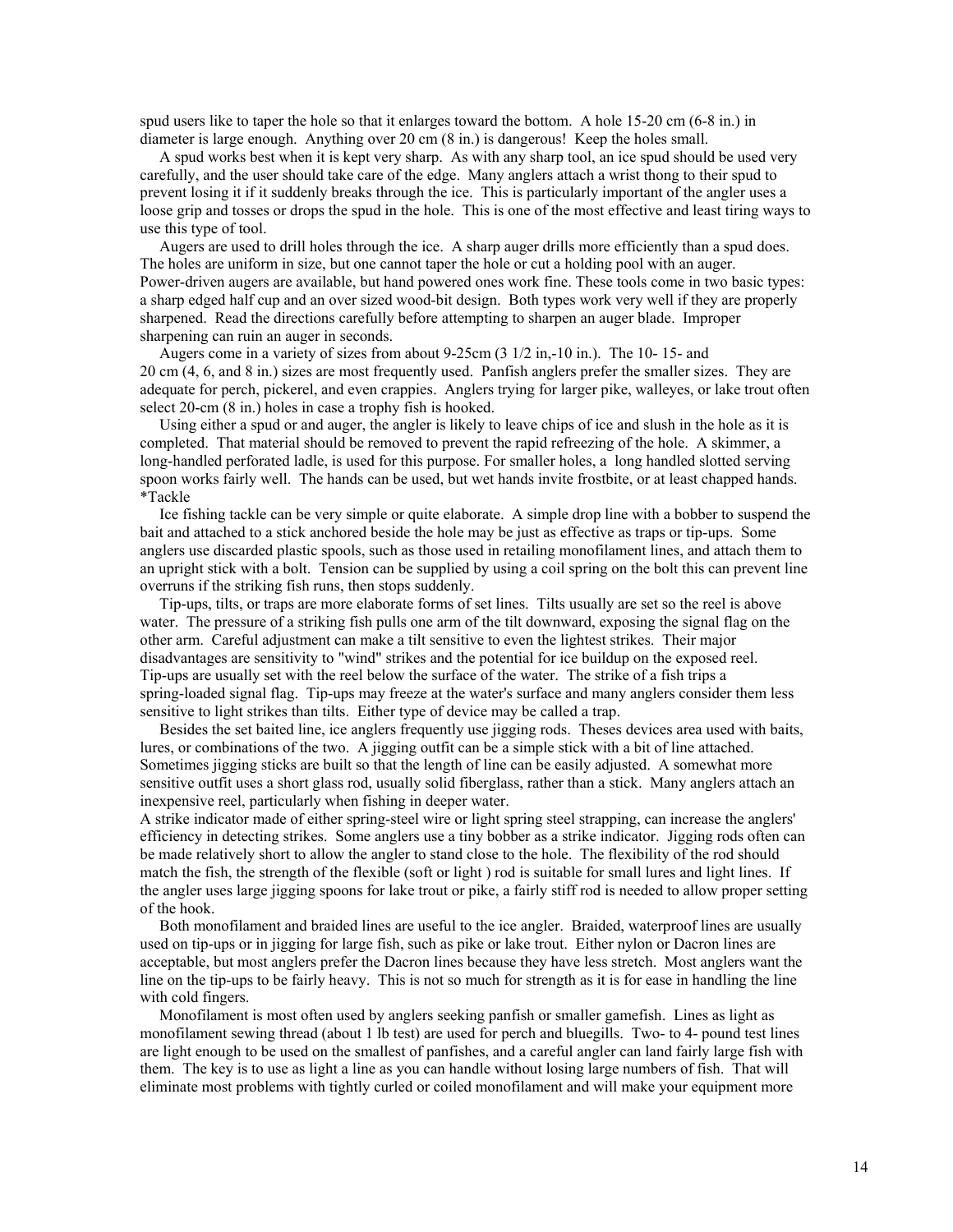sensitive to strikes. You can also get better lure action with light lines. Line strength, like rod action, must be matched to the fish and to your technique.

 A well-prepared winter angler may carry an array of miscellaneous equipment. A sounding lead, of a heavy sinker on an alligator clip, is handy for finding the depth of the water. Remember often you are trying to fish near the bottom. A supply of snaps, split rings, or quick clips can be very useful. You may want a sharpening stone for your auger. A hemostat or a pair of needlenose pliers has a wide assortment for uses from hook disgorger to extensions for cold fingers. Don't forget your tape measure if you are after fish with a legal minimum size. An identification key for local fish and a regulation syllabus are useful if there are season restrictions. A plastic pail or garbage bag makes an excellent container for bring home your catch.

#### \*Bait

 Ice fishing baits are varied. Minnows and an assortment of insect larvae are the most commonly used baits. Anglers using minnows should use foam or fiber bait buckets because they resist freezing better than the metal bait pails. A minnow dipper is a handy item because it keeps the angler's hands out of the bait bucket. Minnows can be of various species, but their size should be appropriate for the fish being caught. Bait dealers often refer to "perch," "pickerel," or "pike" minnows. There is some overlap in size preferences, but generally panfish prefer baitfish less than 5-6 cm (2- 2 1/2 in.) long. Pickerel, walleyes, bass, and some larger panfishes, such as big perch or crappies, prefer minnows in the 6-9 cm (2 1/2-3 1/2 in.) range. Big pike or bass like large bait. If you are expecting a mixed bag, concentrate on the smaller bait fish, but bring along a few 9-12 cm (3 1/2-5 in.) baits to tempt a lunker.

 Dead fish, particularly smelt, or pieces of fish are also used effectively as bait. Smelt are often threaded on special hooks, called Swedish hooks (fig. ?), for use on lake trout or pike. Small triangles of fish are used to dress panfish jigs or as bait for smelt. Larger strips can be used on lake trout jigs. Perch eyes taken from dead perch are very popular either alone or on a jig for panfish. Some anglers use strips of perch belly or fins as bait, particularly for pickerel.

 Many insect larvae make excellent ice fishing bait. As with the baits already mentioned, they can be used alone or as a dressing on the tail hooks of a jig. Some more favored larvae can be purchased from bait shops. Others must be gather and stored or raised by the angler. Goldenrod galls contain small maggots, the larvae of the peacock flies. Most panfish find these "grubs" attractive. Centipedes and pill bugs or sow bugs can be gathered from under hay bails or similar shelter and used as bait. Some anglers like to use wasp or yellow jacket larvae gathered when the weather is cold and the insects are dormant. Cranefly larvae (oak leaf bugs), dragon fly naiads, rat-tailed maggots (mousie grubs), and mealworms are all effective bait. If they are available, earthworms, the old standby, also make fine bait for fishing through the ice. With any of theses baits the angler must use some caution to keep them from freezing.

 Ice fishing lures are less varied than their summer counterparts. They are designed to be fished vertically, and the most lure action is imparted by the angler. They are usually swept up, then allowed to settle in a yo-yoing or jigging motion. Ice lures are often very brightly colored, designed to attract the fish's attention under low light intensity. A few minnow imitations are designed for vertical fishing. These lures are usually lead bodies with a lip designed to make them swim in a circle. The best advice on ice lures is to consult local anglers or bait shops to see what kinds, sizes, and colors are good producers in the waters you want to fish. An adequate supply can be carried in a small plastic box. Ice Fishing Tactics

 Perhaps one of the reasons that anglers have so much success at ice fishing is that it is simple. You merely suspend the right bait at the right depth and wait for a customer, or you work a lure vertically until a fish bites. To determine the right place and the right time, the angler must consider the fish's winter habitat.

 Anglers spend most of their time pursuing a limited number of species through the ice. Members of the salmon, pike, perch, and sunfish families make up the majority of the catch. These fishes have different habits that can help the angler in locating them.

 Lake trout tend to hang near the bottom structures. Rocky ledges, sharp drop-offs, sunken stream channels, deep rubble piles, or gravel bars are good places to locate lakers. Other salmonids and closely related fish, such as smelt and ciscoes, are more pelagic. They can be found directly under the ice as well as on the bottom, and they move throughout the body of water in search of food. Drop-offs or channels are excellent places to try and fish for them, but baits should be set at various depths until they are located. These fish may feed in schools, so there may be bursts of activity between long lulls. Try using small shiners or bright spoons for the smaller trout. Lakers will hit spoons, fish-fillet-dressed jigs, or smelt.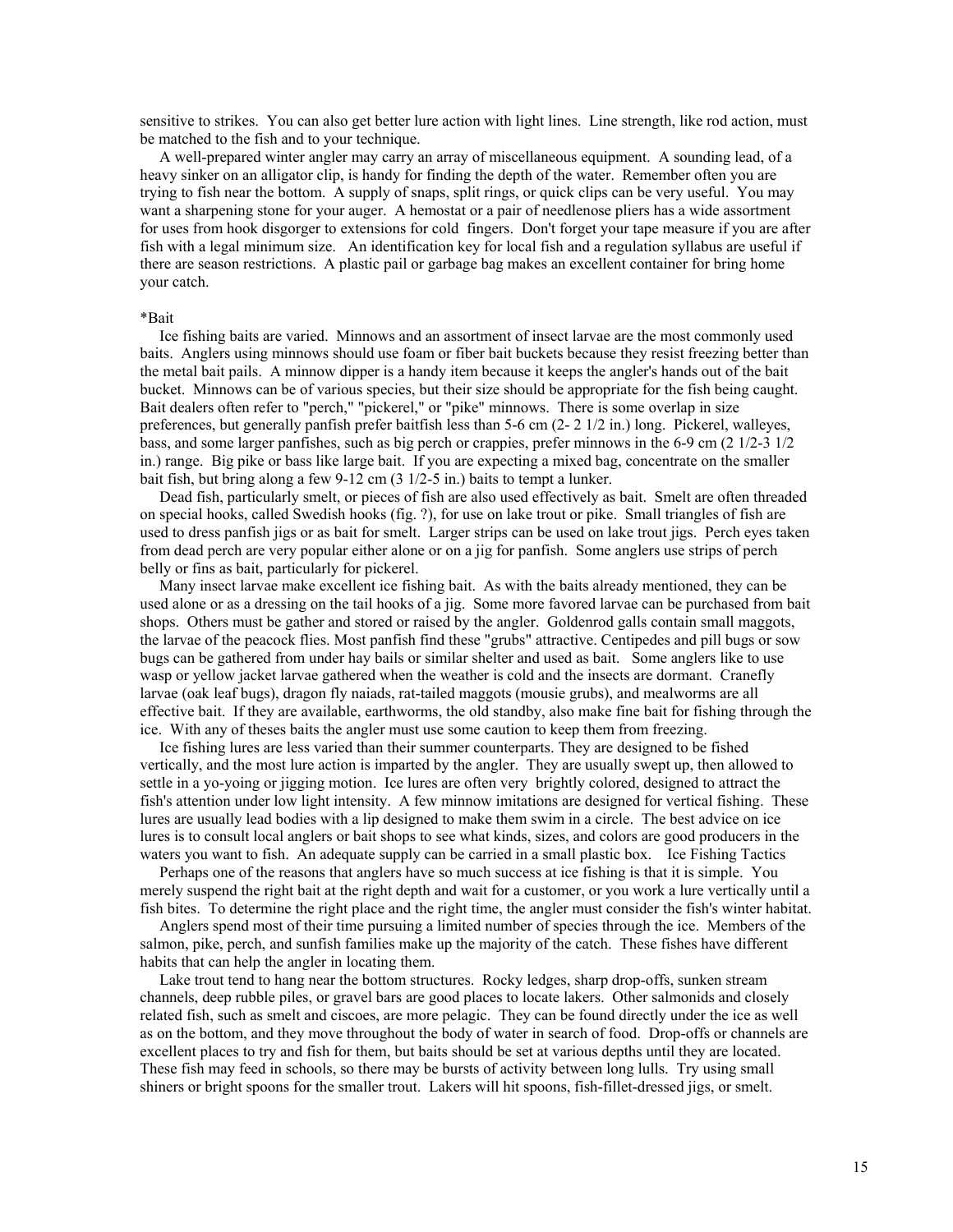Esocids, members of the pike family, can be found in their weed bed haunts. Channels or deep holes within or beside weeds are excellent places to fish for these predatory fish. Pike and pickerel are traditionally the mainstays of shallow lake and pond ice fishing. In winter they feed as well as or better than they do in summer. Spoons and dressed jigs are good lures, and minnows of appropriate size are excellent bait. Bait should be suspended just over the weeds, so cruising fish can see it readily. Many a panfish angler has had pike or pickerel grab their offerings They can be taken on very light lines if their sharp teeth do not cut the monofilament. Because there is a good chance of having these fish hit, many panfish angler carry a small gaff to assist in landing them on light lines. A fish gaffed through the lower jaw(i.e., lip gaffed) can be released unharmed, if you desire.

 Perch and walleyes are highly prized by winter anglers. Either species makes outstanding table fare. One should say that these fish are ubiquitous, that is, they are found in almost all types of habitat with some locations more productive than others. Both these species are usually found on or near the bottom. Bottom structure, like gravel bars, rubble piles, holes, springs, or wrecks, area attractive to perch and walleyes. Smaller perch are often taken in shallow water, usually in weeds. Larger perch and walleyes are more frequently taken at greater depths. In very deep lakes, both species will tend to move toward shallower waters as the winter progresses.

 Perch and walleyes take an assortment of bait, but small to medium sized shiners are preferred. Spoons, jigs, and lead minnow imitations are good lures. Even large perch and walleyes can be very gentle in their striking on some days. Tiny bobbers if spring-tip strike indicators are useful to the angler at these times. These fish travel in schools. Once they are located, you may have very fast action. You can move about in likely areas until you locate them. Do not neglect to try to fish the deep edges of drop-offs or channels.

 Sunfish also provide considerable sport during the winter. They are usually in fairly shallow (less than 4.5 m [15 ft]) water. Weed beds, sunken logs, pilings, and similar structures are attractive to them. Crappies, bluegills, pumpkinseeds, and bass are commonly caught through the ice. Because of their small size, pumpkinseeds are not as actively sought are the others. Bass are taken in designated waters, but closed seasons limit their important to ice fishing. Bluegills and both black crappies (calico bass) and white crappies are heavily fished through the ice.

 Bluegills are very light strikers during the winter. Even a tiny bobber or a delicate strike indicator may show only the slightest touch. Small bait like goldenrods grubs, mousies, or perch eyes on tiny jigs is favored for these tasty fish. As with perch, the angler should move until a school is located and then fish persistently. Bluegills are usually just above the bottom.

 Crappies are minnow eaters. They travel in schools, often suspending and hovering in middle depths over submerged cover. They often feed at night, as well as during the day. These fish can be voracious and hard hitting but they are adept at stripping minnows from tip-ups without springing the flag. Any strange movement of a bobber including apparent slack in the line, could spell strike when crappies are in the area. Anglers should not make the mistake of fishing under suspended crappies. Fish your bait or lure from anywhere directly under the ice to the bottom and then note the depth at which the fish are feeding. You could be in for furious action once the fish are located.

 As we said at the beginning, ice-fishing tactics are really quite simple. The angler must choose depth, structure(nature of underwater habitat), and bait or lure for the particular kind of fish. Some means of marking depth is very desirable. Care should be taken with pelagic if suspending species that all depths are fished. Closed attention to detail in detecting strikes is important. Locally useful lures and appropriate-sized bait on lines that are light but adequate, should produce results. Keep a log book that tells when (date and time of day), where (perhaps a couple of compass bearings or a distance and direction from some landmark), and what you caught. Include information on the weather conditions, the baits or lures that worked and how you could have increased your success. This information will help you become a successful ice angler.

#### Care of the Catch

 Fish taken through the ice can be the highest quality fish you will catch. They are usually flash frozen with a glaze of ice that prevents drying. Once thawed, they can be handled in any way you normally care for fish. For further information on pan dressing, field dressing or filleting fish, refer to......

 Often ice anglers catch lots of smaller perch or other panfish. Theses fish can be filleted and cooked in tempura batter. They are outstanding. Don't let yourself fall into the panfry rut. Try out the recipes in any book an fish cookery or contact you local cooperative extension office for recipes. You may find dozens of ways in which you can enjoy eating the fish you take through the ice. That gives you an excuse to catch more!